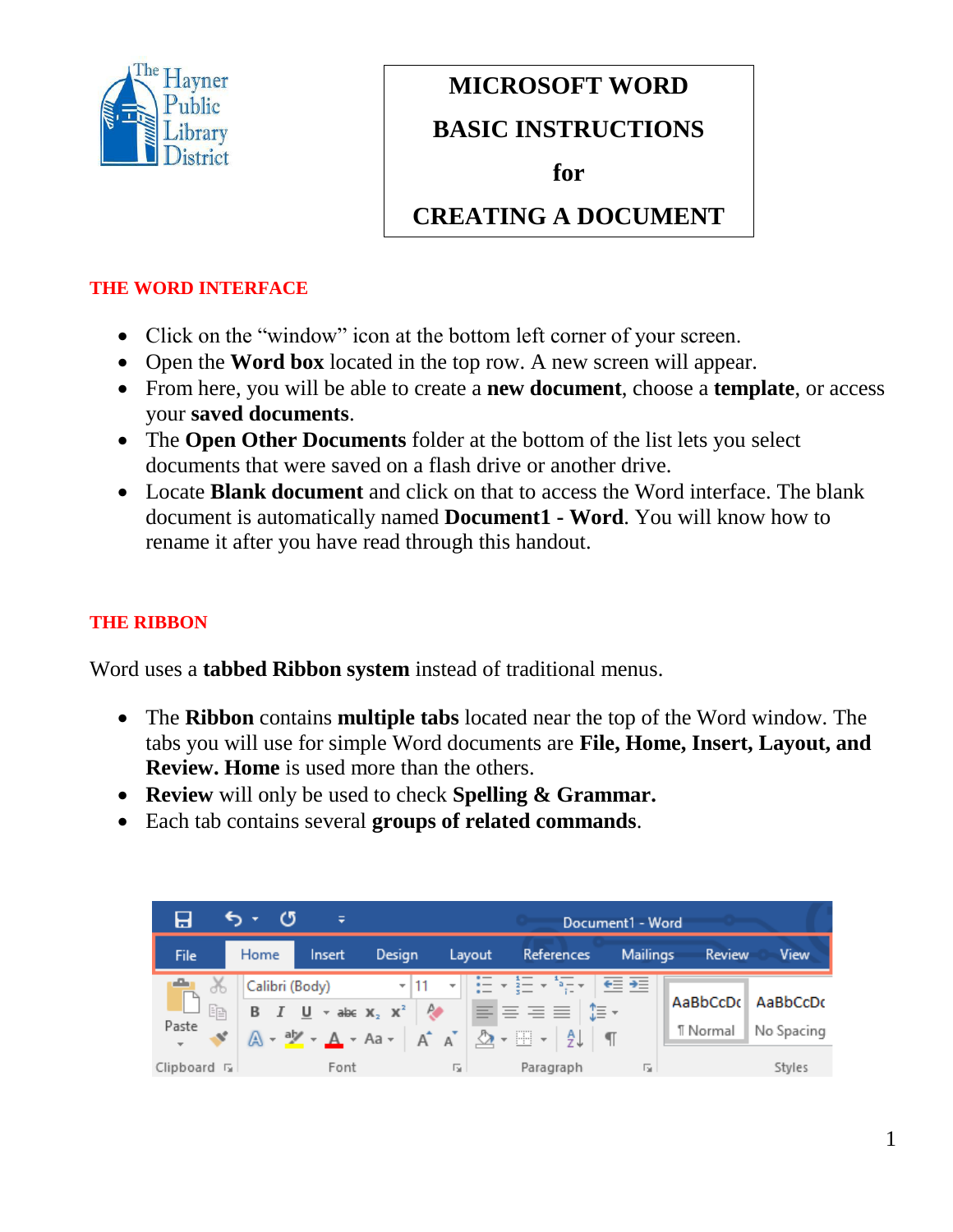Groups within the Ribbon have a **small arrow** in the bottom-right corner that give more options. For example, the arrow in the **Font Group** will allow you to set up your font style and font size for the entire document. **[**Otherwise, if you select a font to use somewhere within your document, it will still revert back to the default font of Calibri Light, 11 pt.**]**

- Select your font style and size.
- **Left click** the arrow button in the lower right corner of the **Font Group** as seen in the first diagram below.
- A small window appears, as seen in the second diagram.
- Click on the **Set As Default** button in the lower left corner.
- A small window appears. Indicate apply to this document only.



| Ы                             |                                              |                     |          |                                                  |                                                  | Document1 - Word                                                                                                                                                                                                                                       |                       |                        |
|-------------------------------|----------------------------------------------|---------------------|----------|--------------------------------------------------|--------------------------------------------------|--------------------------------------------------------------------------------------------------------------------------------------------------------------------------------------------------------------------------------------------------------|-----------------------|------------------------|
| File                          | Home                                         | Insert              | Design   | Layout                                           | References                                       | <b>Mailings</b>                                                                                                                                                                                                                                        | Review                | View                   |
| 36<br>咱<br>Paste<br>×.        | Calibri (Body)<br>U<br>в<br>A · ツ · A · Aa · | $-$ abe $X_2$ $X^2$ | 11<br>AÎ | ≡                                                | 喜喜喜<br>到<br>$\mathbb{H}$ .                       | モニ ラニ<br>(三·<br>¶                                                                                                                                                                                                                                      | AaBbCcDc<br>"  Normal | AaBbCcDc<br>No Spacing |
| Clipboard <sub>IS</sub><br>L. |                                              | Font                |          |                                                  | Paragraph                                        | 反                                                                                                                                                                                                                                                      |                       | Styles                 |
| $\frac{1}{2}$                 |                                              |                     |          | Vont (Ctrl+D)<br>the Committee<br><b>Card of</b> | this.<br><b>BACKWATAIN</b><br>$-100 - 200 + 100$ | Customize your text using advanced<br>font and character options to give it<br>the exact look you want.<br>You can add a variety of styles and<br>colors to your text, as well as visual<br>effects, like strikethrough,<br>superscript, and all caps. |                       |                        |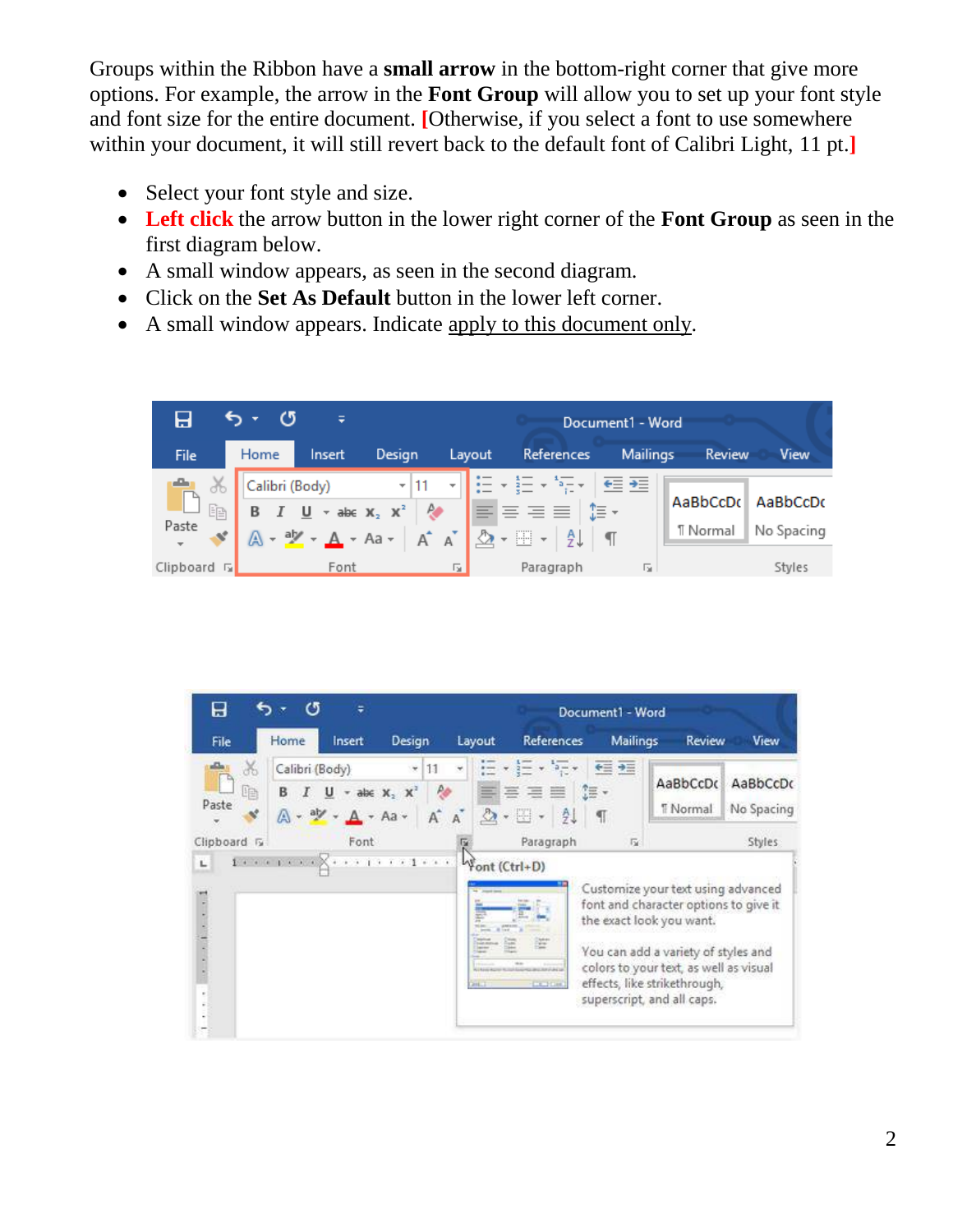• Font size is described in points (pt.) and is based on the height of a letter or number. There are around 72 points (pt.) in 1 inch;  $\frac{1}{2}$  inch has around 32 points (pt.) So 12 pt. or 14 pt. is a very small measurement.

#### **TEXT FORMATTING**

- The **Home Tab** provides text formatting.
- Always **Highlight** the text that you want to change.
- **Font Group** provides the **Font Style** as seen here too:
- To change the font size**,** click on the **Font Size** drop-down arrow as shown.



• To change the font color, click on the **Font Color** drop-down arrow.



• **Bold**, **Italic**, and **Underscore** commands are seen in the diagram below.

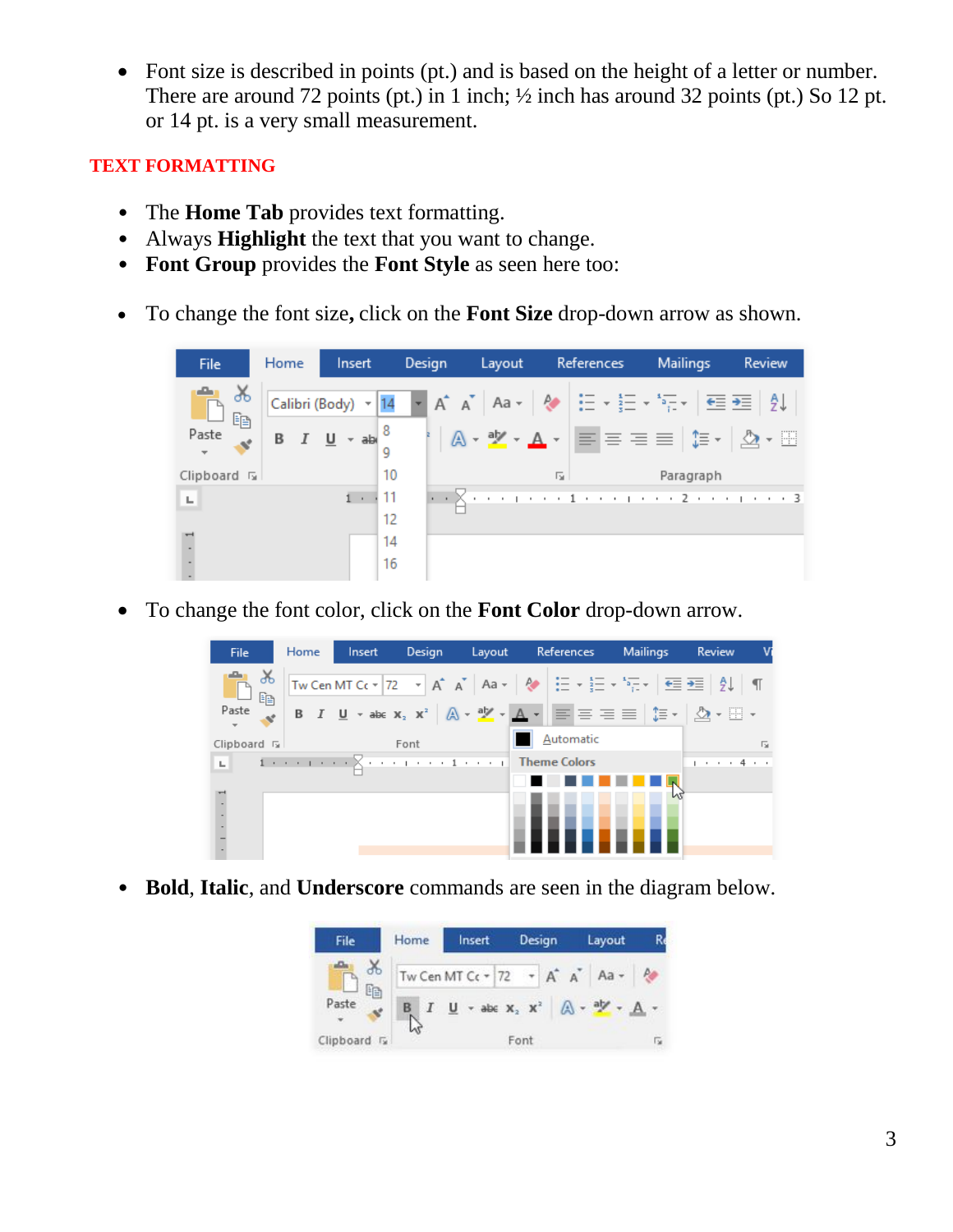- Refer to the diagram shown below.
- If you want Color Background to Text (like you see here in yellow), click on the drop-down menu and select a color.
- Then **Highlight** your text.
- To remove the colored background, **Highlight** the text.
- Click on the drop-down menu, and click on the **No Color** box**.**



## **TEXT ALLIGNMENT**

By default, Word aligns text to the **left margin** in new documents.

- From the **Home** tab, select one of the four alignment options from the **Paragraph Group**.
- **Align Left**, **Align Center**, **Align Right**, and **Justify** are on the second row.
- The diagram below also shows the **Bullets Command** highlighted in gray above the row of alignment options. This was clicked on at the beginning of this handout, and the "black dot" was selected from available symbols. This must be done at the beginning of each paragraph and continues each time you hit **Enter**. Backspace to clear the next Bullet if you do not want it there.

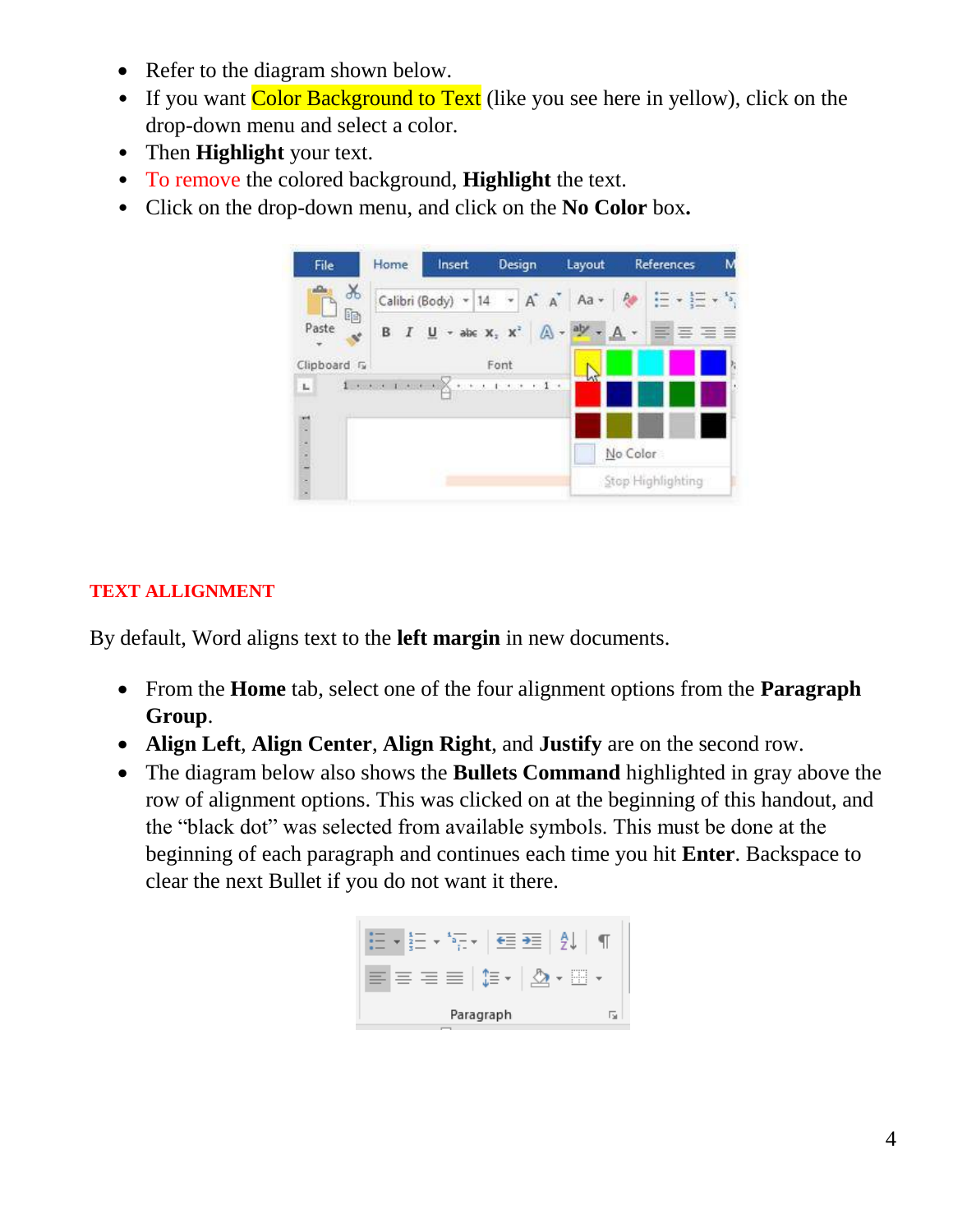**BACKSTAGE VIEW** Refer to the four diagrams located at the end of this section.

- To access **Backstage view**, click the **File** tab on the **Ribbon**.
- The **Backstage view** lists various options on the next screen.
- The **Back Arrow** located at the top of the menu takes you back to your document.
- Click on the **New** button to create a new document.
- Click on the **Save As** button to name your new document for the first time, or after you edit it or if you want to rename it. The following screen (seen on the third display) shows places where you can save a document. **This** PC lets you save to **Documents** on your computer. However, if you want to save it on your flash drive, click on the **Browse** option. Insert the flash drive in one of the computer's ports. The fourth display shows the drop-down menu where you can click on **USB Drive (E:)** Then name your document.
- Click on the **Open** button to open a document that you have already saved.
- Later, after you have opened and edited your document, click on the **Save** button.
- The **Print** button provides options for printing.



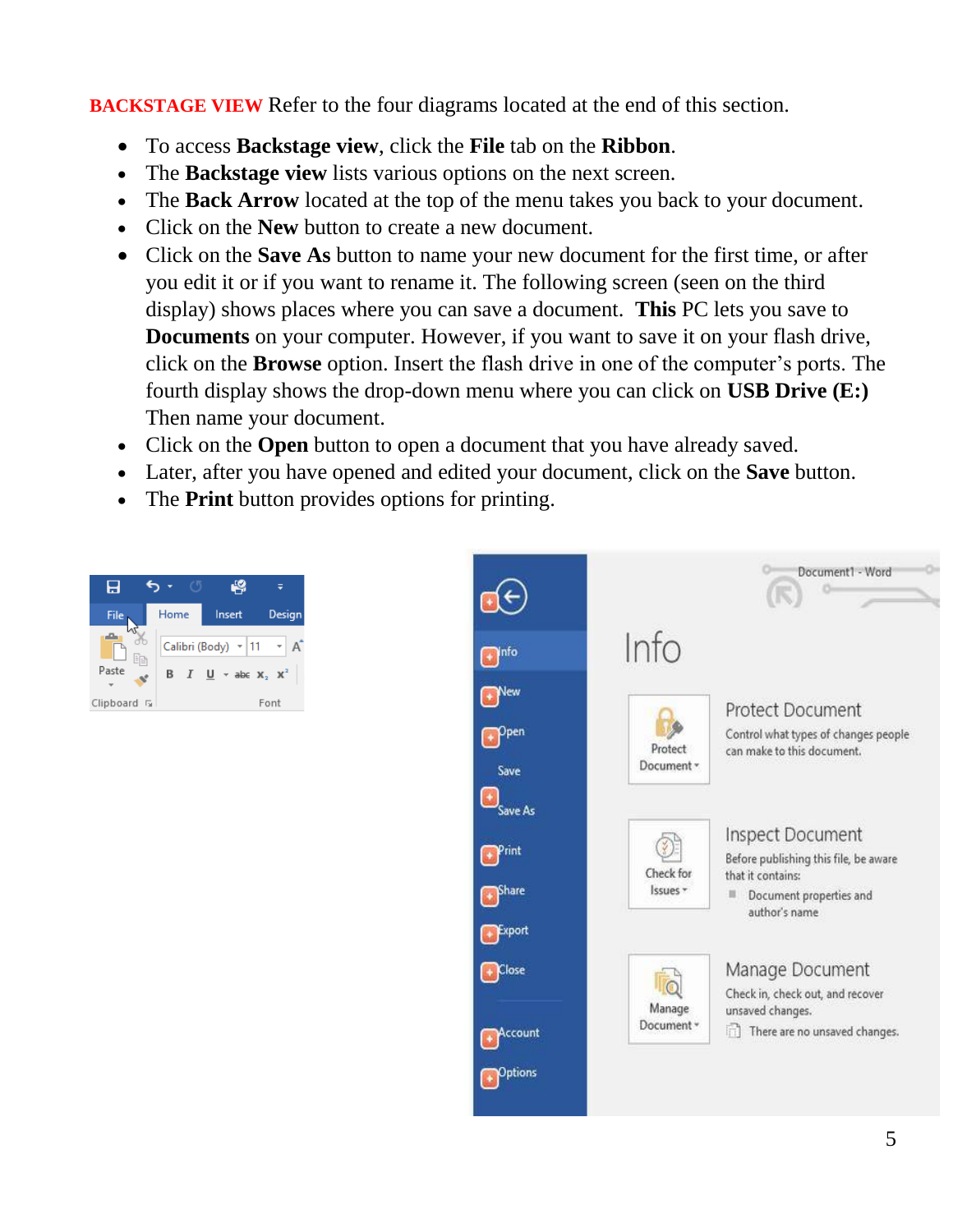

#### **DOCUMENT VIEWS AND ZOOMING**

You can view your document in **Read Mode**, **Print Layout**, or **Web Layout**. These icons are located in the lower right corner of your screen. See the diagram below.

- **Print Layout** is the default document view in Word. Its icon is the middle one seen in the diagram. It shows what the document will look like on the printed page. This is the most commonly used view.
- To **zoom in or out**, click and drag the **zoom control slider**. You can also select the **+** or **- commands** to zoom in or out by smaller increments. The number next to the slider displays the current **zoom percentage**, also called the **zoom level**.

| excellent writers that have graced their pages during |  |                             | Zoom In |
|-------------------------------------------------------|--|-----------------------------|---------|
| 圍                                                     |  | ■ 勗 -─────────────── ★ 120% |         |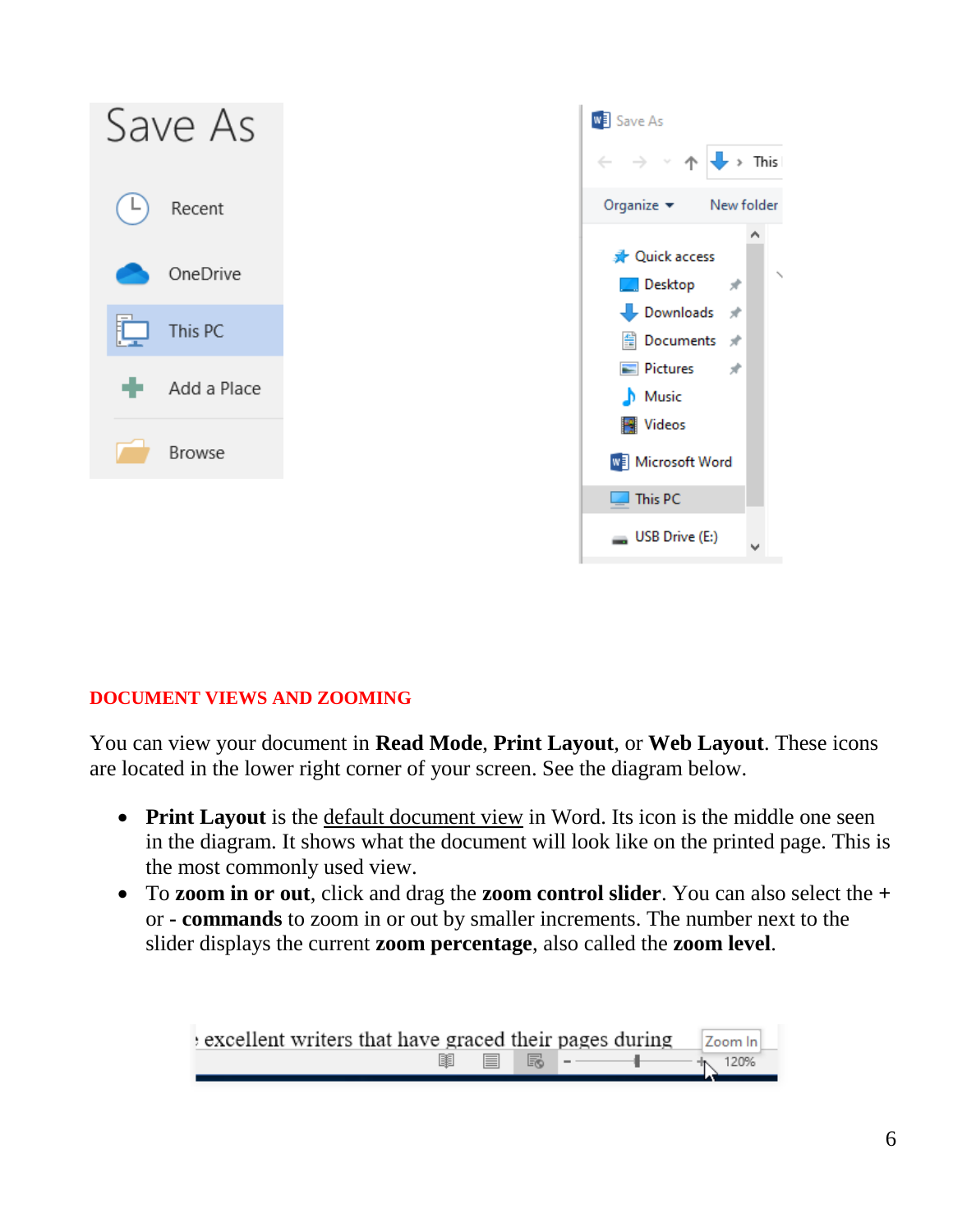#### **THE RULER**

The **Ruler** is located at the top, and to the left of your document. It makes it easier to **adjust** your document with precision. You can **Hide the Ruler** to create more space.

### **To Show or Hide the Ruler:**

• Click the **View** tab.



• Click the checkbox next to **Ruler** to **show** or **hide** the Ruler.

|                      |                                                                                                                                                                                                                                                                                                                                                                                                                                                                                                                                                                                                                                                                                                                                                                                                                                                                                                                                                                                                                                                                                                                                                                                                                                                                                                                                                                                                                                                                                                                                                                               | 49                         | ≑      |                                               |                   |                |                                                     |                          | Document1 - Word |                |           |
|----------------------|-------------------------------------------------------------------------------------------------------------------------------------------------------------------------------------------------------------------------------------------------------------------------------------------------------------------------------------------------------------------------------------------------------------------------------------------------------------------------------------------------------------------------------------------------------------------------------------------------------------------------------------------------------------------------------------------------------------------------------------------------------------------------------------------------------------------------------------------------------------------------------------------------------------------------------------------------------------------------------------------------------------------------------------------------------------------------------------------------------------------------------------------------------------------------------------------------------------------------------------------------------------------------------------------------------------------------------------------------------------------------------------------------------------------------------------------------------------------------------------------------------------------------------------------------------------------------------|----------------------------|--------|-----------------------------------------------|-------------------|----------------|-----------------------------------------------------|--------------------------|------------------|----------------|-----------|
| File                 | Home                                                                                                                                                                                                                                                                                                                                                                                                                                                                                                                                                                                                                                                                                                                                                                                                                                                                                                                                                                                                                                                                                                                                                                                                                                                                                                                                                                                                                                                                                                                                                                          | Insert                     | Design | Layout                                        | <b>References</b> |                | <b>Mailings</b>                                     | Review                   | View             |                | Tell me   |
| ≣[⊇<br>$= -$<br>Read | $-$<br>$\frac{1}{2} \left( \frac{1}{2} \right) \left( \frac{1}{2} \right) \left( \frac{1}{2} \right) \left( \frac{1}{2} \right) \left( \frac{1}{2} \right) \left( \frac{1}{2} \right) \left( \frac{1}{2} \right) \left( \frac{1}{2} \right) \left( \frac{1}{2} \right) \left( \frac{1}{2} \right) \left( \frac{1}{2} \right) \left( \frac{1}{2} \right) \left( \frac{1}{2} \right) \left( \frac{1}{2} \right) \left( \frac{1}{2} \right) \left( \frac{1}{2} \right) \left( \frac$<br>$=$<br>$\sim$<br>$\sim$<br>$\overline{\phantom{a}}$<br>$\frac{1}{2} \left( \frac{1}{2} \right) \left( \frac{1}{2} \right) \left( \frac{1}{2} \right) \left( \frac{1}{2} \right) \left( \frac{1}{2} \right) \left( \frac{1}{2} \right) \left( \frac{1}{2} \right) \left( \frac{1}{2} \right) \left( \frac{1}{2} \right) \left( \frac{1}{2} \right) \left( \frac{1}{2} \right) \left( \frac{1}{2} \right) \left( \frac{1}{2} \right) \left( \frac{1}{2} \right) \left( \frac{1}{2} \right) \left( \frac{1}{2} \right) \left( \frac$<br>€<br>$\frac{1}{2} \left( \frac{1}{2} \right) \left( \frac{1}{2} \right) \left( \frac{1}{2} \right) \left( \frac{1}{2} \right) \left( \frac{1}{2} \right) \left( \frac{1}{2} \right) \left( \frac{1}{2} \right) \left( \frac{1}{2} \right) \left( \frac{1}{2} \right) \left( \frac{1}{2} \right) \left( \frac{1}{2} \right) \left( \frac{1}{2} \right) \left( \frac{1}{2} \right) \left( \frac{1}{2} \right) \left( \frac{1}{2} \right) \left( \frac{1}{2} \right) \left( \frac$<br><b>STATISTICS</b><br>Print<br>Web<br>Mode Layout Layout<br>Views | 三<br>Outline<br>Ξ<br>Draft | Ruler  | <b>M</b> Gridlines<br>Navigation Pane<br>Show | Zoom              | $-100$<br>100% | One Page<br>≣<br><sup>I</sup> ll Page Width<br>Zoom | <b>日日 Multiple Pages</b> | New<br>Window    | Arrange<br>All | <br>Split |

## **The Layout Tab**

**The Page Setup Group** provides the icons for changing **margins**, **page orientation**, **size document** selection, selecting **columns**, and more.

• The **Orientation** drop-down arrow provides **Portrait** (vertical) and **Landscape** (horizontal) options.

| File | Home                                            | Insert     | Design  |                                               |    | Layout References          | Mailings  | Review                                  | View   | Desig     |
|------|-------------------------------------------------|------------|---------|-----------------------------------------------|----|----------------------------|-----------|-----------------------------------------|--------|-----------|
|      |                                                 |            | 를       | ← Breaks *                                    |    | Indent                     |           | Spacing                                 |        |           |
|      |                                                 |            |         | ≹े Line Numbers ▼                             |    | $\overline{=}$ Left: $0$ " |           | $\div$ $\downarrow \equiv$ Before: 0 pt |        | ۰         |
|      | Margins Orientation<br>$\overline{\phantom{a}}$ | Size       | Columns | $b^{\overline{d}}$ Hyphenation $\overline{v}$ |    | $E\leftarrow$ Right: 0"    |           | $\div$ $\frac{1}{2}$ After:             | $0$ pt | $\hat{z}$ |
|      |                                                 | Page Setup |         |                                               | Б. |                            | Paragraph |                                         |        | 痘         |

- The **Margins** icon provides a drop-down menu showing options.
- The **Custom Margins** option at the bottom of the menu give more flexibility.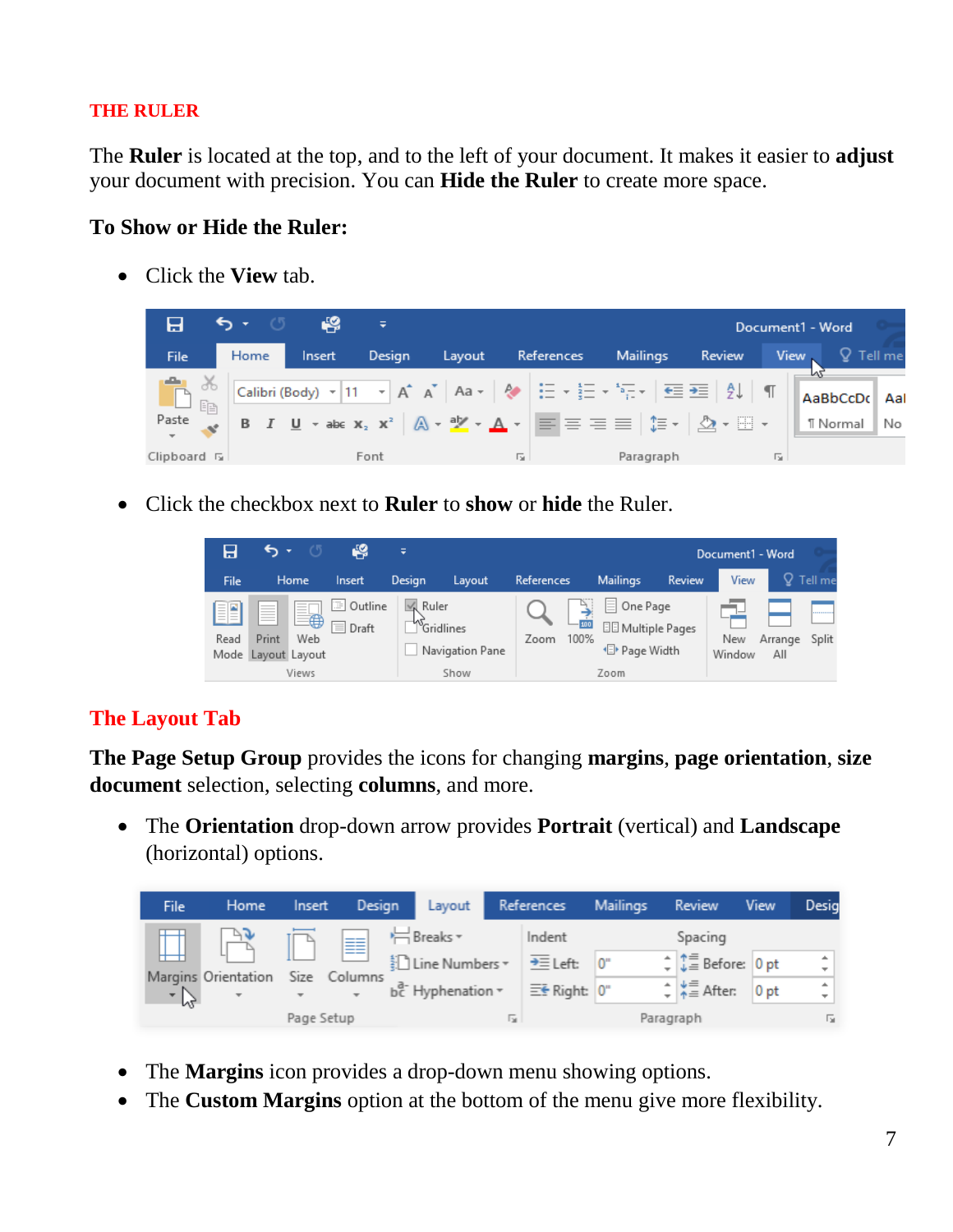## **The Header and Footer**

- Double click anywhere in the top or bottom margin of your document, depending on whether you need a header or a footer.
- The **Design Tab** on the ribbon appears. The header or footer on the document will open, where you can type in your data.
- When finished, click **Close Header and Footer** or the **Esc Key**.



## **To Insert Page Numbers**

- Click on the **Insert Tab**.
- Click on the **Page Number** icon in the **Header & Footer Group**.
- The drop-down menu lists options for page number placement.

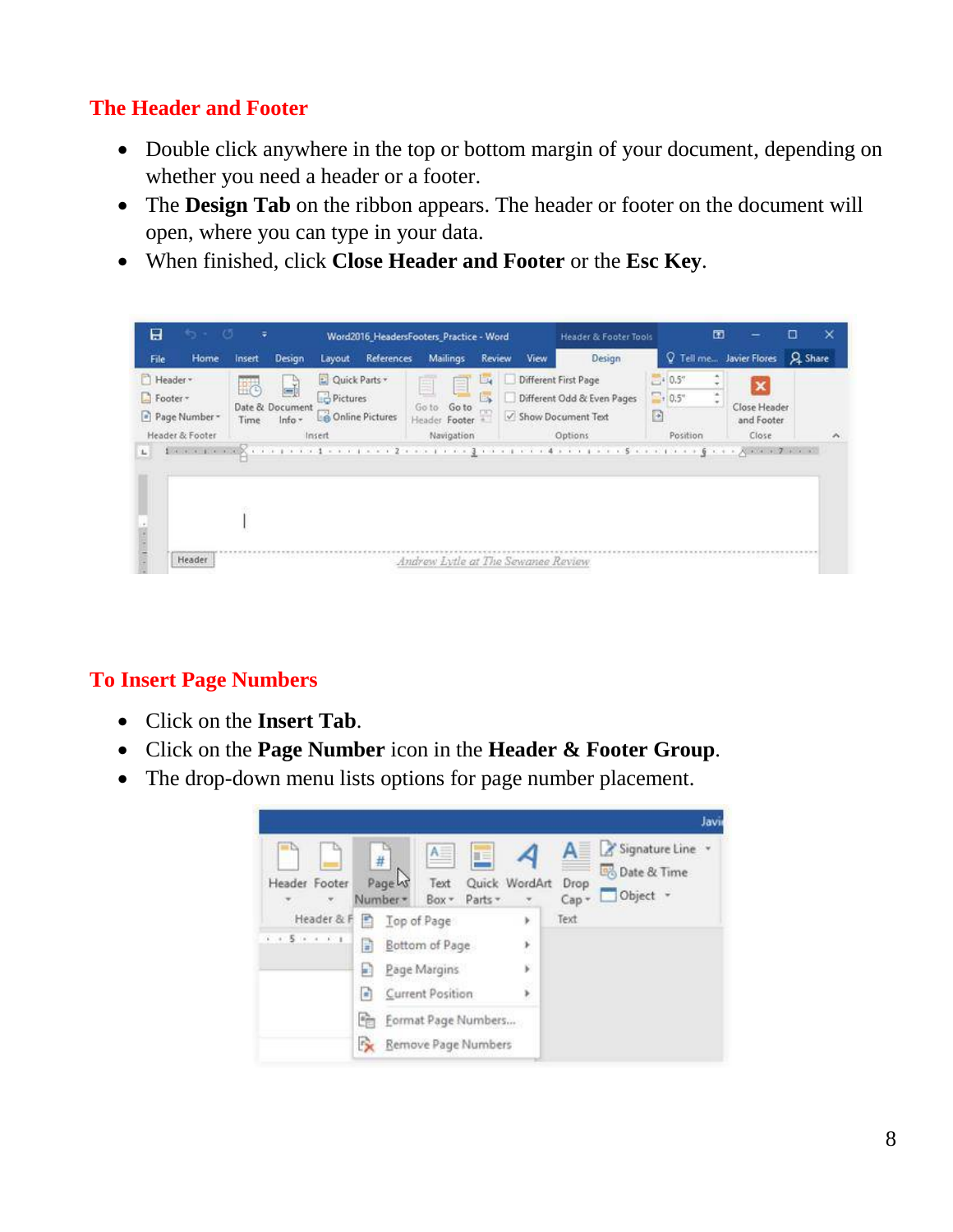• The **Format Page Numbers** is the fifth option on the previous drop-down menu. It provides more commands.

| Page Number Format               | ?          |  |  |  |  |  |  |  |
|----------------------------------|------------|--|--|--|--|--|--|--|
| Number format:<br>1, 2, 3,       |            |  |  |  |  |  |  |  |
| Include chapter number           |            |  |  |  |  |  |  |  |
| Chapter starts with style:       | Heading 1  |  |  |  |  |  |  |  |
| Use separator:                   | - (hyphen) |  |  |  |  |  |  |  |
| Examples:                        | $1-1, 1-A$ |  |  |  |  |  |  |  |
| Page numbering                   |            |  |  |  |  |  |  |  |
| ◉ Continue from previous section |            |  |  |  |  |  |  |  |
| $\bigcirc$ Start at:             |            |  |  |  |  |  |  |  |
| ок                               | Cancel     |  |  |  |  |  |  |  |

• The last option on the previous drop-down menu is the **Remove Page Numbers** option. It comes in handy when you want to see what the placement options look like.